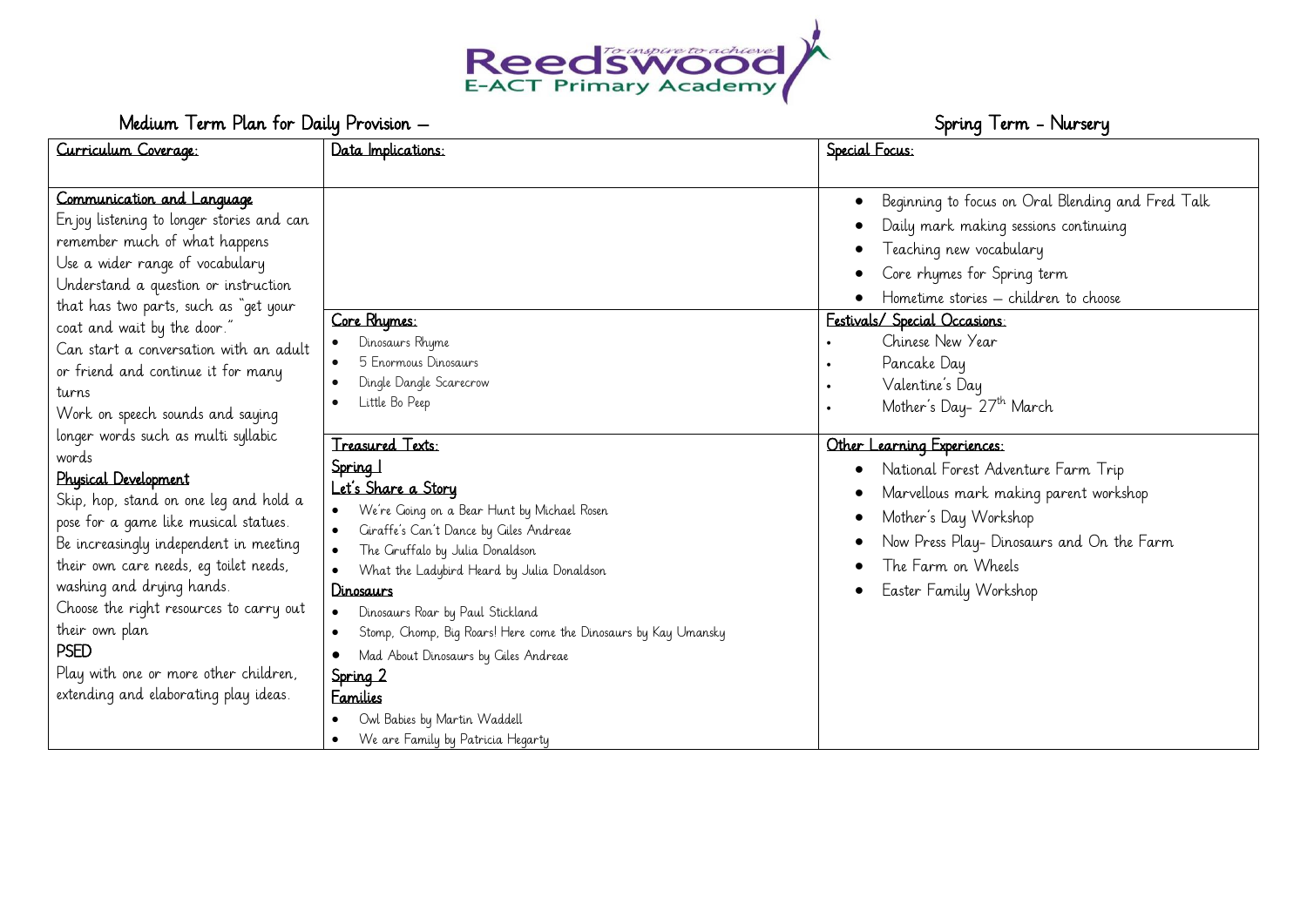

| Develop appropriate ways of being<br>assertive<br>Talk about feelings using words such as<br>'happy' 'sad' 'angry' or 'worried.'<br>Literacy<br>Understand key concepts about print:<br>print can have different purposes, the<br>names of different parts of a book<br>Use some of their print knowledge in<br>early writing for example writing a<br>pretend shopping list etc<br>Develop their phonological awareness, so<br>that they can: spot and suggest rhymes,<br>count or clap syllables in a word.<br><b>Mathematics</b><br>Say one number for each item in order<br>1,2,3,4,5<br>Compare quantities using language such<br>as more than and fewer than<br>Talk about and explore 2D shapes using<br>informal mathematical language such<br>as sides, corners, round, flat etc<br>Describe a familiar route<br>Combine shapes to make new ones $-$ an<br>arch, a bigger triangle etc | In Every House on Every Street by Jess Hitchman<br>$\bullet$<br>Why I Love My Mummy by Daniel Howarth<br>$\bullet$<br>On the Farm<br>A Squash and a Squeeze by Julia Donaldson<br>$\bullet$<br>Farmyard Hullabaloo by Giles Andreae<br>Links to National Curriculum Areas:<br>History:<br>Looking at fossils – We will make clay fossils and talk about<br>$\bullet$<br>them. We will learn about how to use artefacts to find out about<br>the past. (Introducing the idea that we can learn about the past<br>by things left behind)<br>Who is in our family?- We will talk about our own families and<br>$\bullet$<br>understand that some people are older than us and some are<br>younger. | Daily Routines:<br>Maths meeting/ Communication and language with gross<br>motor development<br>Ten Town<br>Social Snack time.<br>Continuous Provision linked to topic and children's own<br>interests<br>Letters and Sounds Phase 1<br>Daily Mark Making<br>Early Talk Boost/Wellcomm interventions |
|-------------------------------------------------------------------------------------------------------------------------------------------------------------------------------------------------------------------------------------------------------------------------------------------------------------------------------------------------------------------------------------------------------------------------------------------------------------------------------------------------------------------------------------------------------------------------------------------------------------------------------------------------------------------------------------------------------------------------------------------------------------------------------------------------------------------------------------------------------------------------------------------------|-------------------------------------------------------------------------------------------------------------------------------------------------------------------------------------------------------------------------------------------------------------------------------------------------------------------------------------------------------------------------------------------------------------------------------------------------------------------------------------------------------------------------------------------------------------------------------------------------------------------------------------------------------------------------------------------------|------------------------------------------------------------------------------------------------------------------------------------------------------------------------------------------------------------------------------------------------------------------------------------------------------|
|-------------------------------------------------------------------------------------------------------------------------------------------------------------------------------------------------------------------------------------------------------------------------------------------------------------------------------------------------------------------------------------------------------------------------------------------------------------------------------------------------------------------------------------------------------------------------------------------------------------------------------------------------------------------------------------------------------------------------------------------------------------------------------------------------------------------------------------------------------------------------------------------------|-------------------------------------------------------------------------------------------------------------------------------------------------------------------------------------------------------------------------------------------------------------------------------------------------------------------------------------------------------------------------------------------------------------------------------------------------------------------------------------------------------------------------------------------------------------------------------------------------------------------------------------------------------------------------------------------------|------------------------------------------------------------------------------------------------------------------------------------------------------------------------------------------------------------------------------------------------------------------------------------------------------|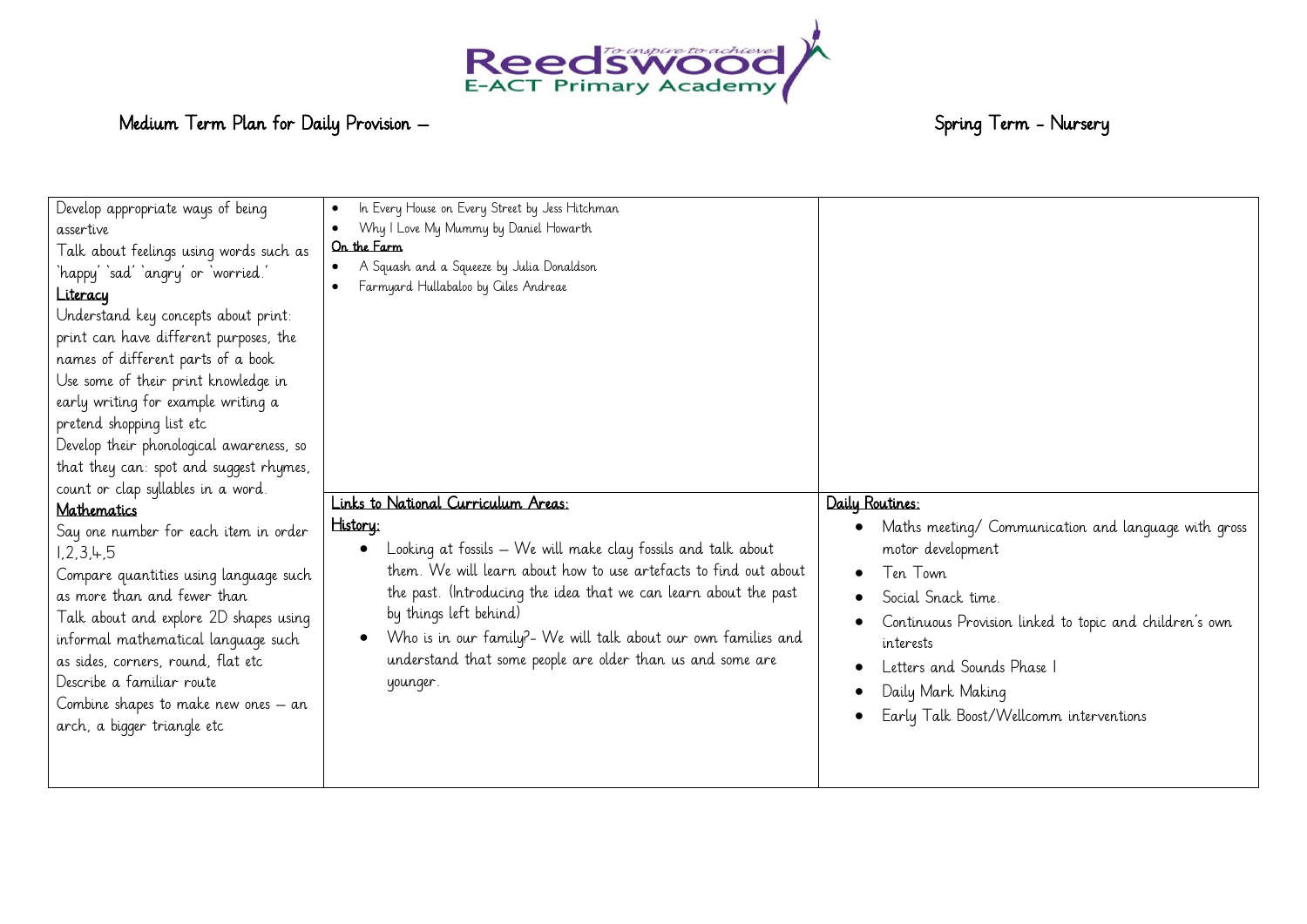

| Begin to describe a sequence of events,                                                                                                                                                                                                                                                                                                                                                                                                                                            | Geography:                                                                                                                                                                                                                                                                                                                                                                                                                                                                                                                           | English:                                                                                                                                                                                                                                                                                                                                                                                                                                                                                                                                                                                                                                                                                                                                          |
|------------------------------------------------------------------------------------------------------------------------------------------------------------------------------------------------------------------------------------------------------------------------------------------------------------------------------------------------------------------------------------------------------------------------------------------------------------------------------------|--------------------------------------------------------------------------------------------------------------------------------------------------------------------------------------------------------------------------------------------------------------------------------------------------------------------------------------------------------------------------------------------------------------------------------------------------------------------------------------------------------------------------------------|---------------------------------------------------------------------------------------------------------------------------------------------------------------------------------------------------------------------------------------------------------------------------------------------------------------------------------------------------------------------------------------------------------------------------------------------------------------------------------------------------------------------------------------------------------------------------------------------------------------------------------------------------------------------------------------------------------------------------------------------------|
| real or fictional, using words such as<br>first, next and then.<br>Understanding the World<br>Explore collections of materials with<br>similar and/ or different properties<br>Know that there are different countries<br>in the world and talk about the<br>differences they have experienced or seen<br>in photos<br>Begin to understand the need to respect<br>and care for the natural environment<br>Talk about changes they notice<br>Explore and talk about forces they can | Maps - We will create simple representations of a journey that a<br>$\bullet$<br>character takes through a story (Re-enacting the Bear Hunt<br>journey and identifying characteristics on a simple map) We will<br>follow a simple map to complete a treasure hunt.                                                                                                                                                                                                                                                                  | Rhyme and alliteration - We will recognise words that<br>rhyme eg cat/hat, dog/log, man/van etc. We will use<br>alliteration for own own name and a few friends.<br>Giving meaning to marks- We will talk confidently about<br>our own drawings by describing what we have drawn.<br>Count and clap syllables in words - We will recognise<br>how many syllables are in a word.<br>Represent own ideas through print - We will talk about<br>marks we make such as a list we have written.<br>Recognise and write name - We will select our name<br>from a group of names and record using the correct<br>letter formation (if fine motor skills allow)                                                                                           |
| feel                                                                                                                                                                                                                                                                                                                                                                                                                                                                               | Science:                                                                                                                                                                                                                                                                                                                                                                                                                                                                                                                             | Maths:                                                                                                                                                                                                                                                                                                                                                                                                                                                                                                                                                                                                                                                                                                                                            |
| Expressive Arts and Design<br>Begin to develop complex stories using<br>small world equipment like animals sets,<br>dolls and dolls houses etc<br>Develop their own ideas and then decide<br>which materials to use to express them<br>Draw with increasing complexity and<br>detail such as representing a face with<br>circles and including details<br>Respond to what they have heard,<br>expressing their thoughts and feelings                                               | Dinosaur skeletons - We will talk about what a skeleton is.<br>Animal habitats- We will learn about which animals live on a<br>farm. We will think about the features of this environment.<br>Herbivores/ carnivores –We will name some animals that are<br>carnivores and that are herbivores.<br>Textures – exploring grass, ice, mud, pebbles – We will make<br>comparisons between the textures of the above items. Investigating<br>what happens to them in water (Mud breaks up, ice melts,<br>pebbles sink and grass floats.) | Introducing TenTown - At the stage that N2 children are<br>becoming interested in recording numerals we will introduce 2<br>numbers per week on Ten Town to aid with number<br>formation and recognition.<br>Numbers 0-10 (N2 children) - We will recite numbers in<br>order, count out to that amount, select the correct number to<br>that amount and put number in the correct order. We will<br>start to recognise numbers.<br>Positional language – We will learn to carry out an<br>instruction to place an item on, under, in and behind. We<br>will describe where items are using in, on, under and behind.<br>Environmental shapes- We will recognise simple 2D shapes in<br>the environment. For example a rectangle display board. We |